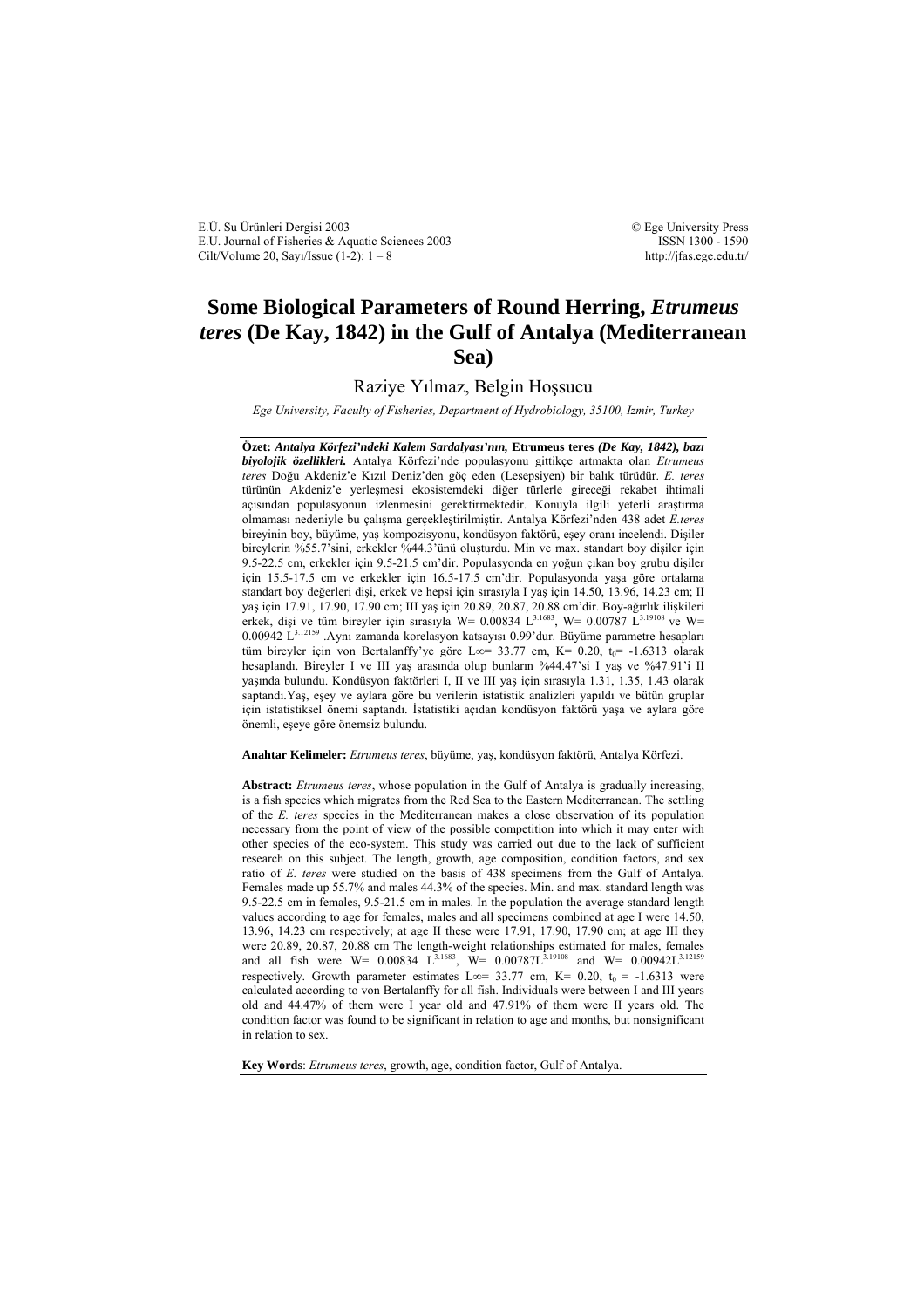### **Introduction**

The Gulf of Antalya is located in the Mediterranean Sea, which among all Turkish seas has the greatest variety of the Lessepsian species. Whereas *E. teres*  (Clupeidae), whose population is steadily increasing, is generally cosmopolitan, here it is a species, which migrates (Lessepsian) from the Red Sea to the Eastern Mediterranean Sea (Whitehead, 1985; Golani, 1996). While this species is just beginning to attract attention from an economic point of view as regards the Gulf of Antalya's fishing industry, because it is exploited together with sardines there is no definite record of its production amount. However, according to unofficial fish market records (1997) this figure is known as 360 tons. Particularly in Japanese and South African as well as Red Sea fishing the amount of this fish caught in 1983 was 110.084 tons (Shaw and Drullinger, 1990).

*E. teres*, like sardine, is a commercially important pelagic fish and may form shoals with other pelagic species such as *Sardinella aurita* and *Trachurus lathami*. These undertake daily vertical migrations and are found on the surface at night and at depths of 9-37 m in the daytime. This planktonic feeder species is distributed far away from the coast (56-183 m) in summer and autumn, and near to the coast in winter and spring, the juveniles being found in medium depth waters and the larvae near the surface (Shaw and Drullinger 1990).

In studies by Bigelow and Schroeder (1953), Fore (1971), Houde (1977), Hildebrand (1963), Jones *et al* (1978), O'Toole and King (1974), Sylva and Davis (1963), Uchida (1958), Watson and Leis (1974), Cisneros *et al* (1990), some information has been given about the morphology, reproduction, ichthyoplankton and population parameters of the *E. teres*.

This species was first detected on

the coast of Turkey in İskenderun Bay by Başusta and Mater (1997) and there is also an identification key by Akşıray (1987), which reports this species being found on the south coasts of Turkish Seas.

There is no research available on the biology of the *E. teres* species on Turkey's coasts. The aim of this study is to present some biological characteristics of the *E. teres* species obtained from the Gulf of Antalya.

## **Materials and Methods**

438 round herring were obtained from among fish caught using purse-seines in Gulf of Antalya over a 7 month period from November 1997-May 1998 (Figure1). The satandard length (cm), weight (g.) and age of samples were determined. Because the fishes'sacales fell away easily and reliable results could not be obtained from age determination, otoliths were used to estimate age.



**Figure 1.** Study area, Gulf of Antalya.

Length-weight relationship was calculated according to the W= a  $L^b$ <br>equation (Gulland 1969), growth equation (Gulland 1969), growth according to the L<sub>t</sub>= L<sub>∞</sub>[1-exp<sup>-k(t-t</sup><sub>0</sub>)] formula (Von Bertalanffy 1957), condition factor (CF) according to the  $CF= W.10<sup>5</sup>/L<sup>3</sup>$  equation (Lagler 1966). With respect to growth, the following formula was used for calculations of relative length increase (RLI) and relative weight increase (RWI) (Chugunova 1963):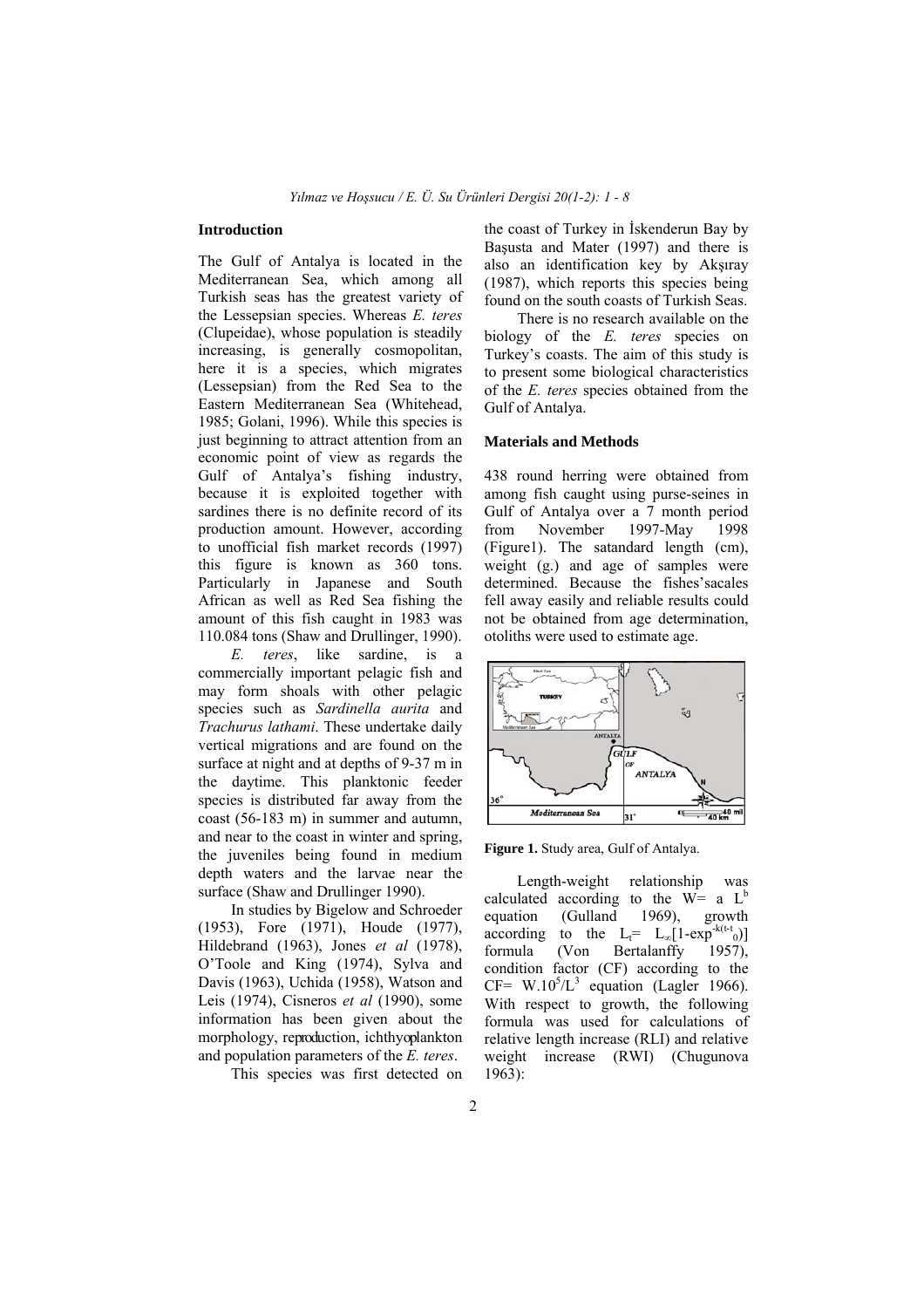$RLI = (Lt-Lt-1)/(Lt-1)$  and  $RWI = (Wt-Wt-1)$  $_1)$ /Wt- $_1$ 

For statistical interpretation of the differences between males and females with regard to length, weight and condition factors the Statgragh programme (version 6.0) was used and variance analyses (Tukey one-way Anova) were carried out.

## **Results**

Standart length ranged between 9.5-22.5 cm for females and 9.5-21.5 cm for males. With respect to length frequency distribution males, females and all specimens combined were found to be more abundant in the length range 16-17 cm (Figure 2). The difference between the standard length classes of the 194 male and 244 females examined was found to be statistically significant  $[F<sub>0.05</sub>(1,436)$ = 2.53,  $F_{cal} = 22.08$ ].



Figure 2. Frequency analysis of standard length in *E. teres* female, male and total individuals.

The weight of the females ranged between 15-155 g and that of the males between 15-135 g. With regard to weight frequency distribution, males were more abundant in the 20 g weight range, females and all specimens combined (total) were found to be more abundant in the 30 g weight range (Figure 3).



**Figure 3.** Frequency analysis of weight in *E. teres* female, male and total individuals.

The difference between male and female weights was found to be statistically significant [F  $_{0.05}$  (1, 436)= 2.53,  $F_{cal} = 12.49$ ].

The sex ratio of *E. teres* was studied on the basis of 438 specimens from the Gulf of Antalya. Females made up 55.7% and males 44.3% of the species.

In this study the specimens whose ages were determined were designated as belonging to age groups I, II and III. In the population age groups I and II were dominant and in general (females, males and all specimens) values were close to each other, varying between 40-50%.

However, the low number of specimens in age group III is notable, these values being for females, males and all specimens 10.5%, 3.9% and 7.6% respectively (Figure 4).



**Figure 4.** Frequencies of age groups.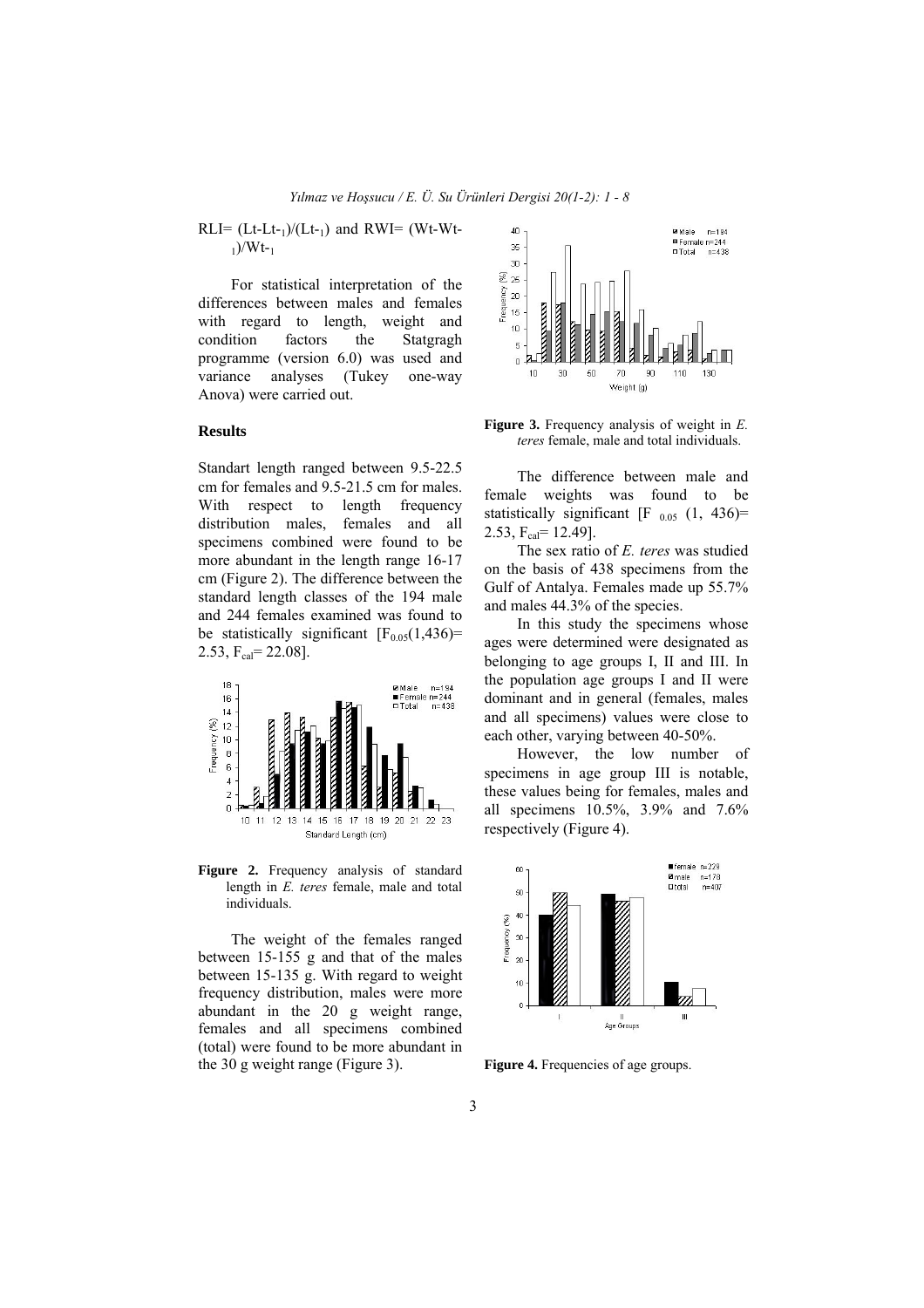Average standard length values among the population for females, males and all specimens respectively at age I were 14.50, 13.96, 14.23 cm; at age II 17.91, 17.90, 17.90 cm; at age III 20.89, 20.87, 20.88 cm Regarding relative length increase, it can be seen that the relative length increase between ages I-II is greater than that between ages II-III. When compared with females it is of note that in the transition from age group I to age group II the relative length increase of the males is greater than that of the females (Table 1, Figure 5, 6, 7).

**Table 1.** The length values of *E. teres* according to age groups (N= number of specimens, SD= standard deviation, SE= standard error, SL= standard length, RLI= relative length increase).

|        | Age | N   | Min. $S.L$ (cm) | Max. $S.L$ (cm) | Mean $S.L$ (cm) | S.D   | S.E   | RLI  |
|--------|-----|-----|-----------------|-----------------|-----------------|-------|-------|------|
| Female |     | 92  | 10.30           | 17.50           | 14.50           | 1.447 | 0.150 |      |
|        | Н   | 113 | 12.30           | 20.90           | 17.91           | 1.504 | 0.141 | 0.24 |
|        | Ш   | 24  | 18.90           | 22.70           | 20.89           | 0.892 | 0.182 | 0.17 |
| Male   |     | 89  | 11.70           | 17.80           | 13.96           | 1.347 | 0.145 |      |
|        | Н   | 82  | 16.20           | 21.00           | 17.90           | 1.179 | 0.149 | 0.28 |
|        | Ш   |     | 20.00           | 21.30           | 20.87           | 0.475 | 0.179 | 0.17 |
| Total  |     | 181 | 10.30           | 17.80           | 14.23           | 1.397 | 0.148 |      |
|        | Н   | 195 | 12.30           | 21.00           | 17.90           | 1.342 | 0.145 | 0.21 |
|        | Ш   | 31  | 18.90           | 22.70           | 20.88           | 0.683 | 0.180 | 0.17 |



**Figure 5.** Age-length composition of the *E. teres* specimens for female (Min-Max.  $25% - 75%$   $\bullet$  Mean).



**Figure 6.** Age-length composition of the *E. teres* specimens for male (Min + Max.  $25% - 75%$  • Mean).



**Figure 7.** Age-length composition of the *E. teres* specimens for total (Min-Max. 25%- 75%  $\blacksquare$ Mean).

Average weight values of the population for females, males, and all specimens respectively at age I were 41.25, 35.73, 38.49 g; at age II 80.02, 70.40, 75.21 g; at age III 132.46, 124.54, 128.50 g. Regarding relative weight increase, it can be seen that the relative weight increase between ages I-II is greater than that between ages II-III. It is notable that, when compared with the females, the relative weight increase of the males is greater than that of the females in the transition from age group I to age group II (Table 2).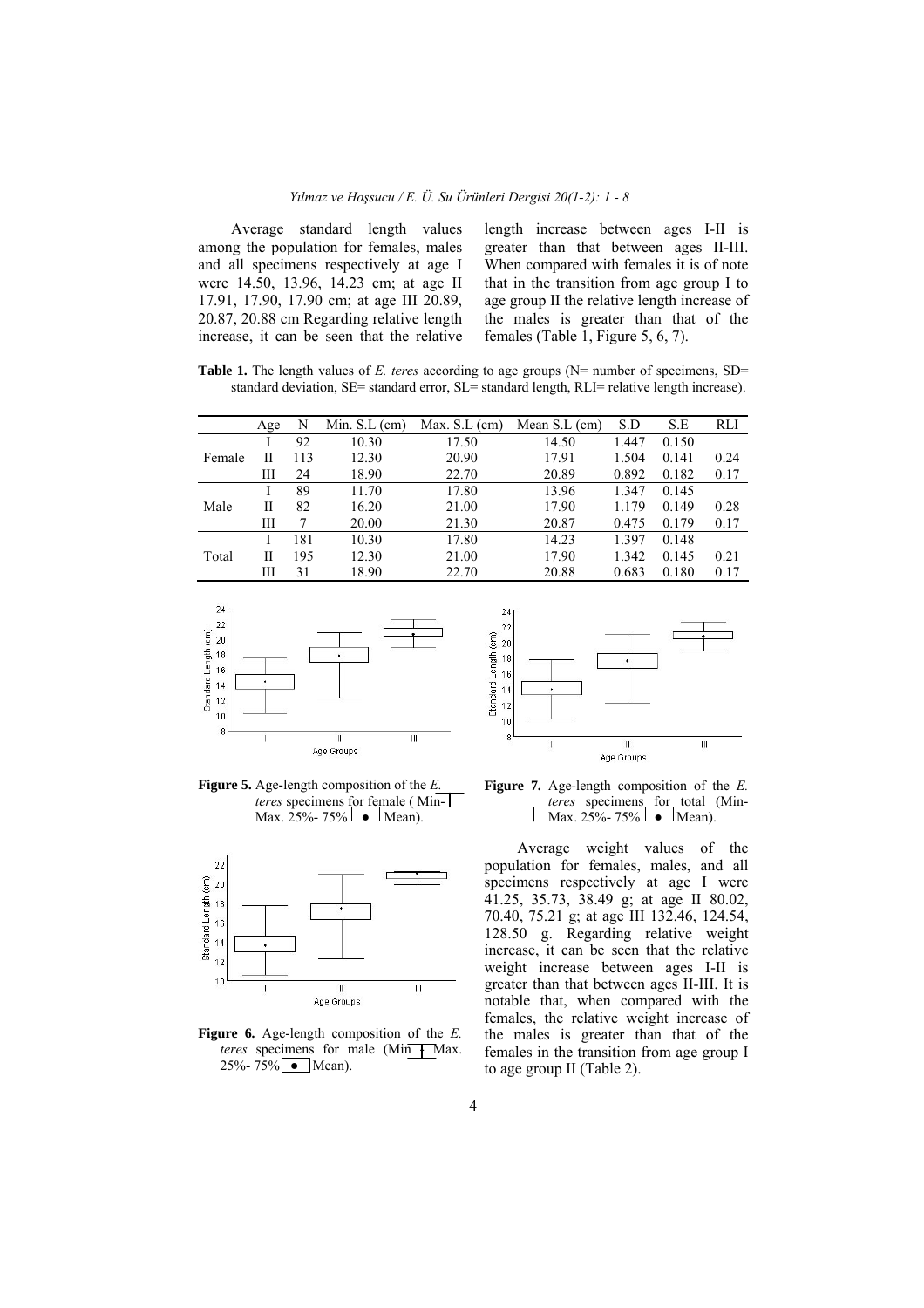*Yılmaz ve Hoşsucu / E. Ü. Su Ürünleri Dergisi 20(1-2): 1 - 8* 

|        | Age | N   | Min.<br>W(g) | Max.<br>W(g) | Mean<br>W(g) | S.D    | S.E   | <b>RWI</b> |
|--------|-----|-----|--------------|--------------|--------------|--------|-------|------------|
|        |     | 92  | 14.60        | 74.20        | 41.25        | 12.932 | 1.348 |            |
| Female | П   | 113 | 25.20        | 129.90       | 80.02        | 21.327 | 2.006 | 0.94       |
|        | Ш   | 24  | 94.60        | 168.60       | 132.46       | 18.162 | 3.707 | 0.66       |
|        |     | 89  | 15.50        | 79.00        | 35.73        | 12.361 | 1.310 |            |
| Male   | П   | 82  | 16.90        | 129.70       | 70.40        | 21.666 | 2.392 | 0.97       |
|        | Ш   | 7   | 111.10       | 137.90       | 124.54       | 9.061  | 3.424 | 0.77       |
|        |     | 181 | 14.60        | 79.00        | 38.49        | 12.646 | 1.329 |            |
| Total  | П   | 195 | 16.90        | 129.90       | 75.21        | 21.467 | 2.199 | 0.95       |
|        | Ш   | 31  | 94.60        | 168.60       | 128.50       | 13.612 | 3.566 | 0.71       |

Table 2. The weight values of *E. teres* according to age groups (N= number of specimens, SD= standard deviation, SE= standard error, W= weight, RWI= relative weight increase).

The growth equation (von Bertalanffy) was calculated separately for females, males and the general population. The values were determined as seen below:

L∞= 29.94 cm, K= 0.28, t<sub>0</sub>= -1.2168 for males

L∞= 41.54 cm, K= 0.13, t<sub>0</sub>= -2.1847 for females

L∞= 33.77 cm, K= 0.20, t<sub>0</sub>= -1.6313 for all specimens.

The theoretically determined length values were compared with the length values of species caught in nature (Table 3).

The length-weight relationship values determined for females, males and all specimens are given below (Figure 8, 9, 10).

 $W = 0.00787.SL<sup>3.1911</sup>$  for females  $W= 0.00942.SL^{3.1216}$  for males  $W= 0.00834.S<sup>3.1683</sup>$  for all specimens.

**Table 3.** Comparison of average standard lengths according to age groups with theoretically calculated lengths (cm).

| Age    |        | Caught in nature |       | Calculated theoretically |       |       |
|--------|--------|------------------|-------|--------------------------|-------|-------|
| Groups | Female | Male             | Total | Female                   | Male  | Total |
|        | 14.50  | 13.96            | 14.23 | 14.08                    | 13.84 | 13.81 |
| П      | 17.91  | 17.90            | 17.90 | 17.42                    | 17 77 | 17.43 |
| Ш      | 20.89  | 20.87            | 20.88 | 20.36                    | 20.74 | 20.39 |



**Figure 8.** The length-weight relationship of specimens in the *E. teres* population for female.



**Figure 9.** The length-weight relationship of specimens in the *E. teres* population for male.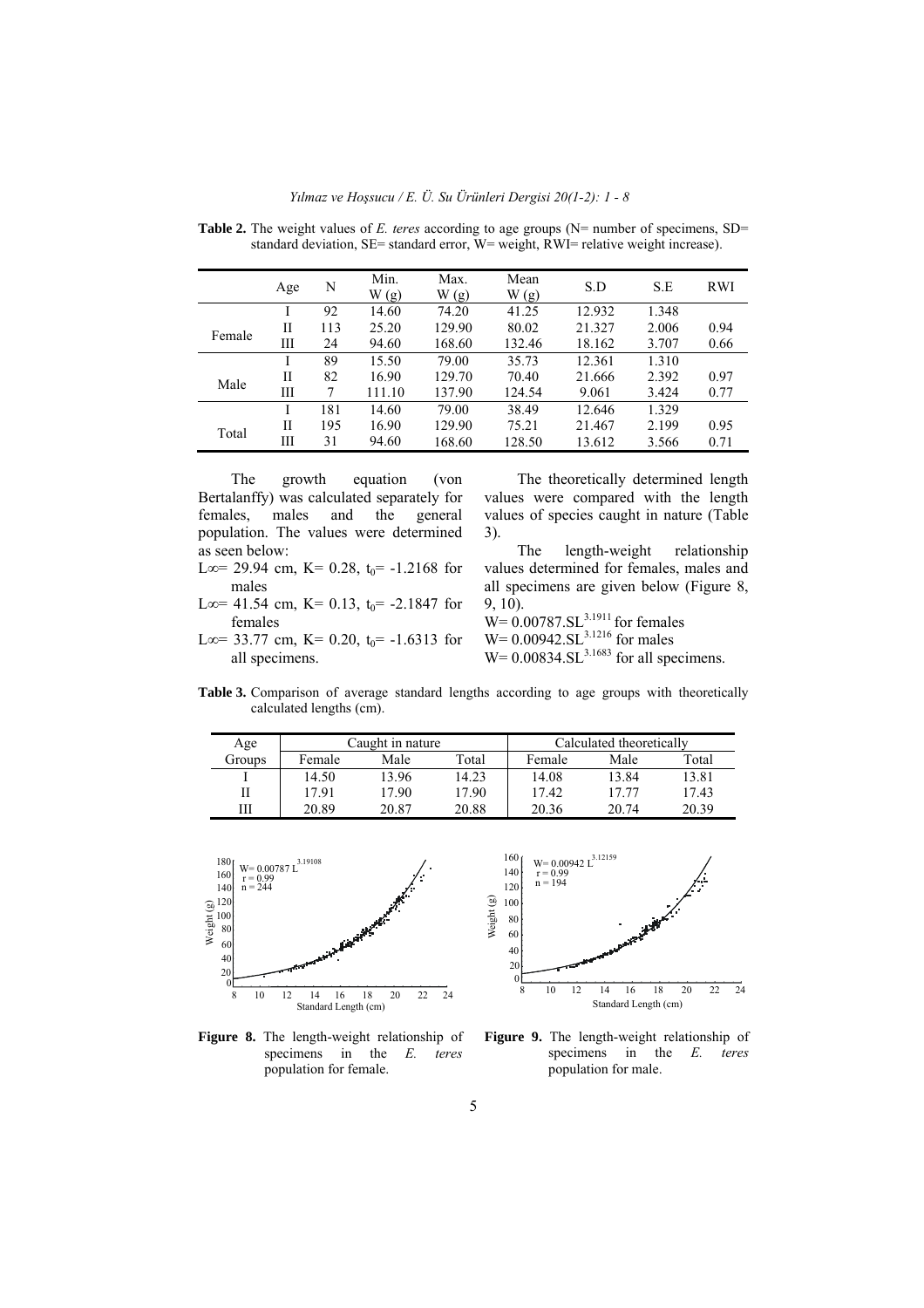*Yılmaz ve Hoşsucu / E. Ü. Su Ürünleri Dergisi 20(1-2): 1 - 8* 



**Figure 10.**The length-weight relationship of specimens in the *E. teres* population for all specimens.

Condition factor values were calculated in *E. teres* specimens according to age, months and sex and their variance analyses were carried out and statistically evaluated.

The highest average CF value was found in the 3age group as 1.43, the lowest CF value occurring as 1.31 in the I age group (Table 4). The difference in CF values according to age was found to be statistically significant  $F_{0.05}$  (2, 376)= 19.49,  $F_{cal} = 34.84$ .

**Table 4.** Average condition factor values according to age (N= number of specimens, SE= standard error, HSD= highest significant difference).

| Age |    | Mean      | S.E (Within groups) (general) | %95 Tukey HSD intervals for mean |
|-----|----|-----------|-------------------------------|----------------------------------|
|     |    | 177 1306  | $.007$ $.006$                 | 1.296 1.317                      |
| H   |    | 172 1.352 | .006 .006                     | 1.341 1.362                      |
| Ш   | 30 | 1434      | .012.015                      | 1.409 1.459                      |

Average CF values were determined as 1.33 for females and 1.35 for males (Table 5). The difference in CF values between the male and female groups was statistically non-significant  $F_{0.05}$  (1, 436 )= 253,  $F_{cal} = 9.087$ .

are statistically significant  $F<sub>0.05</sub>$  (6, 408 )= 3.71,  $F_{cal} = 4.90$ . In particular, the greatest difference was determined between February 1.37 and January 1.31, February 1.37 and March 1.31, and February 1.37 and May 1.32 (Table 6).

The CF values according to months

**Table 5.** Average condition factor values according to sex (N= number of specimens, SE= standard error, HSD= highest significant difference).

| <b>Sex</b> |     | Mean | S.E (Within groups)<br>(general) | %95 Tukey HSD intervals<br>for mean |
|------------|-----|------|----------------------------------|-------------------------------------|
| Female     | 244 | .33  | $.006 \cdot .006$                | 32 1.33                             |
| Male       | 94  | -35  | $.006 \cdot .006$                | 34 1 36                             |

**Table 6.** Average condition factor values according to months (N= number of specimens, SE= standard error, HSD= highest significant difference).

| Months   | N  | Mean | S.E                       | %95 Tukey HSD      |
|----------|----|------|---------------------------|--------------------|
|          |    |      | (Within groups) (general) | intervals for mean |
| January  | 86 | 1.31 | .007.010                  | .007.010           |
| February | 86 | 1.37 | .010.010                  | 1.35 1.39          |
| March    | 55 | 1.31 | .008.013                  | 1.28 1.34          |
| April    | 39 | 1.36 | .008.015                  | 1.33 1.39          |
| May      | 46 | 1.32 | .010.014                  | 1.29 1.35          |
| June     | 59 | 1.36 | .017.012                  | 1.34 1.39          |
| July     | 44 | 1.36 | .023.014                  | 1.33 1.39          |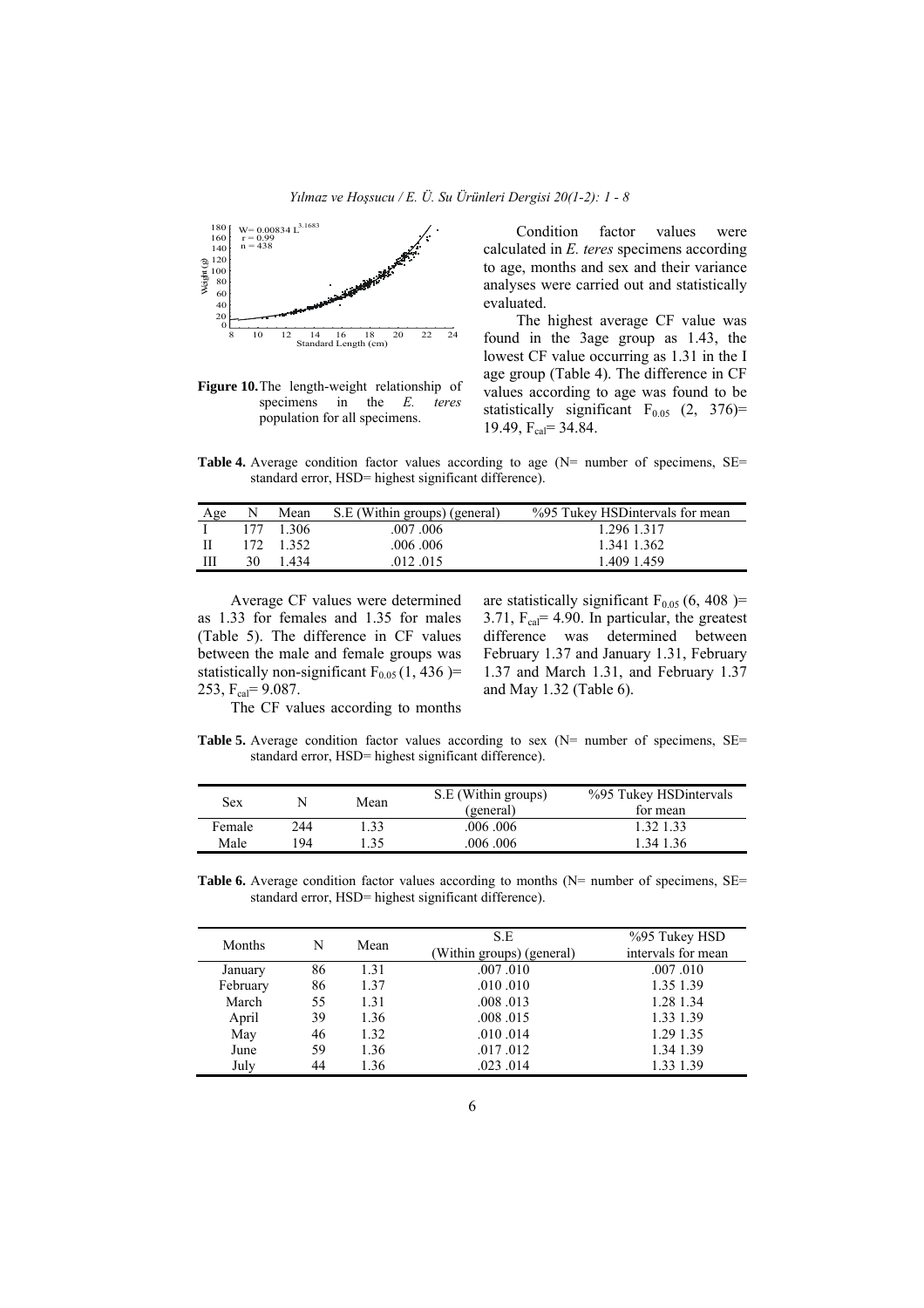#### **Discussion**

As the aim of Başusta *et al*'s investigation on *E. teres* in Turkey (1997) was systematic, in order to give an idea, in 6 specimens a minimum total length value of 16.6 cm and a maximum value of 19.3 cm were given. In our investigation using 438 specimens a minimum standard length of 10.30 cm and a maximum standard length of 22.70 cm were found.

In a study conducted in Mexico's Gulf of California by Cisneros *et al* (1990), age-length relationship was investigated and a minimum standard length of 9.4 cm was found in age group I and a maximum standard length of 21.4 cm in age group III. When the results of both studies are compared the composition of the age-length distribution is seen to be similar.

In our research, regarding the agelength growth relationship,  $SL_{\infty}$ = 33.77 cm,  $K= 0.20$  and  $t_0 = -1.6313$ . Cisneros *et al*. (1990) determined the growth equations for length as  $SL_{\infty}$ = 23.1 cm, K= 0.86 and  $t_0$  = -0.10. When the infinite the standard length values of both studies are compared, the differences are thought to be due to the number of samples used and to the different length averages of the age groups.

In this study the length-weight relationships for females, males and all specimens were  $W = 0.00787$ .  $L^{3.1911}$ ,  $W =$ 0.00942 .  $L^{3.1216}$  ve W= 0.00834 .  $L^{3.1683}$ respectively and also the correlation coefficients presenting the relationship between length and weight were established as  $r= 0.99$ . The fact that the correlation is close to 1 shows us that there is a very good relationship between the length-weight of the population specimens.

In *E. teres* specimens the CF value increases with age in particular the specimens from age group III are able to feed better than the other age groups. The fluctuations in the CF values according to months may be connected with the maturation of the gonads and with the fact that eggs are released in batches.

In this study the sex ratio among the 438 specimens examined was found to be (female: male) 1:0.80**.** The ratio is given as 1:1.2 by Geldenhuys (1978) in South Africa. In a study conducted by Houde (1977) on 71 specimens in the eastern part of the Gulf of Mexico, the ratio is given as 1:1.22 and a great difference between values is not seen.

#### **References**

- Akşıray, F., 1987. Türkiye Deniz Balıkları ve Tayin Anahtarı. İst. Üniv. Rektörlüğü yayınları, No:349: 213-227.
- Bigelow, H.B., Schroeder, W.C., 1953. Fishes of the Gulf of Maine. U.S. Fish and Wild. Serv. Fish Bull., 53:1-577.
- Bertalanffy, L., 1957. Quantitative Laws in Metabolism and growth. Q. Rev. Biol., 32: 271- 231.
- Başusta, N., Erdem, Ü. ve Mater, S., 1997. Körfezi'nde Yeni Bir Lesepsiyen Göçmen Balık Türü; Kızılgözlü sardalya, *Etrumeus teres* (De Kay, 1842). Akdeniz Balıkçılık Kongresi (9-11 Nisan, İzmir), 921-924.
- Cisneros, M. A., Estrada, J. and Montemayor, G., 1990. Growth, Mortality and Recruitment of Exploited Small Pelagic Fishes in the Gulf of California, Mexico. Fishbyte 8(1):15-17.
- Chugunova, N.I., 1963. Age and growth studies in fish. Israel Program for Scientific Ltd. Washington. 130 p.
- Fore, P. L., 1971. The distribution of the eggs and larvae of the Round Herring, *Etrumeus teres*, in the Northern Gulf of Mexico. ASB Bull. F. 18:34.
- Geldenhuys, N.D., 1978. Age determination of the South African round herring, *Etrumeus micropus*, and length and age composition of the commercial catches, 1965-1973. S. Afr. Dep. Indust., Sea Fish. Branch Invest. Rep.115: 16.
- Gulland, J. A., 1969. Manual of Methods for Fish Stock Assessment, Fish Population Analysis, Part I. FAO Manuals in Fisheries Science 4: 154.